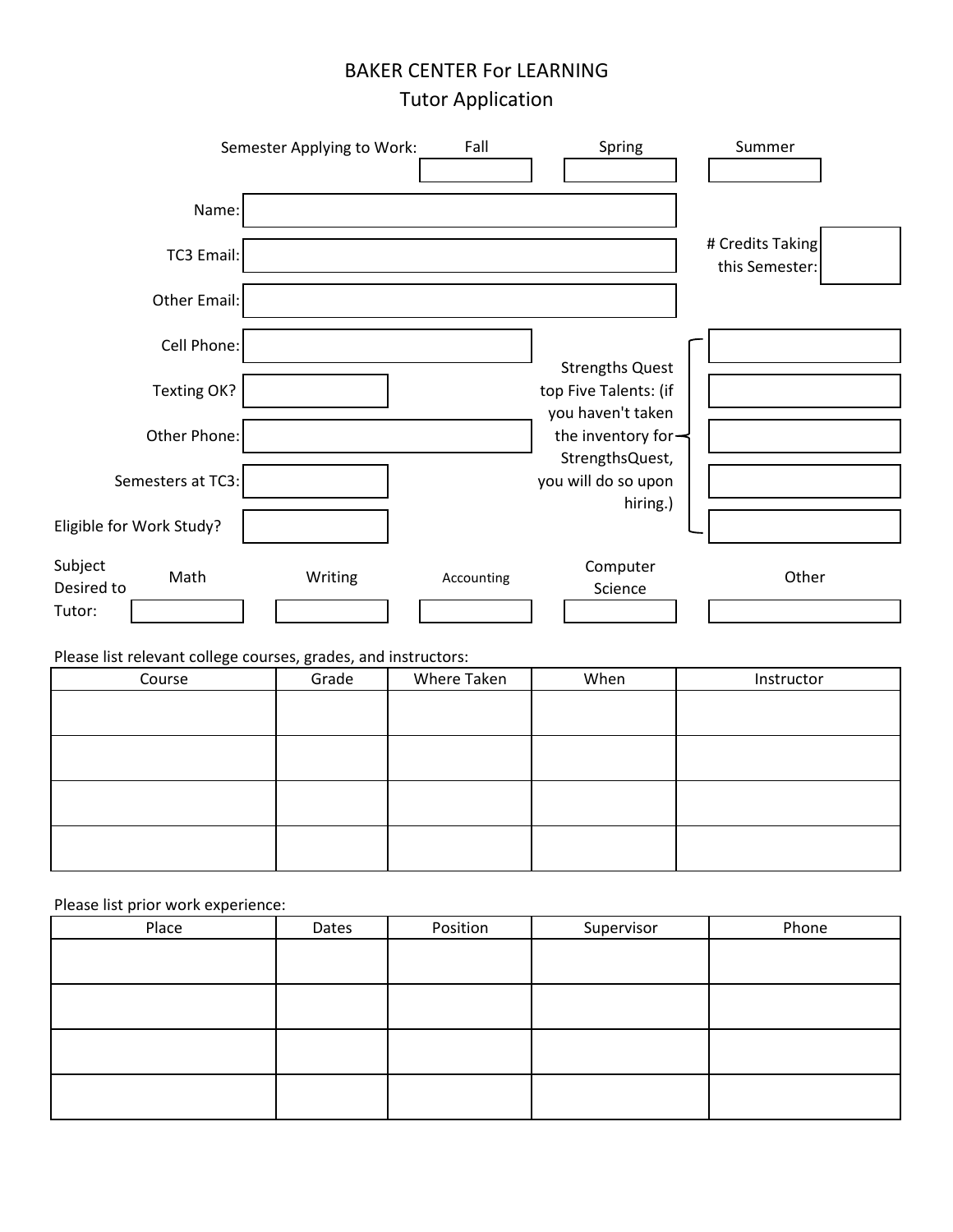### **Baker Center Tutor - Times Available to Work**

| Name:        | Semester Applying For:  |  |  |
|--------------|-------------------------|--|--|
| TC3 Program: | No. Hours Desired/Week: |  |  |

**Indicate the times you are available to work by placing an "A" in the appropriate time blocks. Do not put your classes on this sheet. We prefer minimum of 2-hr shifts & min. 4 hrs/week.**

|                   | Monday | Tuesday | Wednesday | Thursday | Friday |
|-------------------|--------|---------|-----------|----------|--------|
| $9:00 -$<br>9:30  |        |         |           |          |        |
| $9:30 - 10:00$    |        |         |           |          |        |
| 10:00 - 10:30     |        |         |           |          |        |
| 10:30 - 11:00     |        |         |           |          |        |
| 11:00 - 11:30     |        |         |           |          |        |
| 11:30 - 12:00     |        |         |           |          |        |
| 12:00 - 12:30     |        |         |           |          |        |
| $12:30 -$<br>1:00 |        |         |           |          |        |
| $1:00 -$<br>1:30  |        |         |           |          |        |
| $1:30 -$<br>2:00  |        |         |           |          |        |
| $2:00 -$<br>2:30  |        |         |           |          |        |
| $2:30 -$<br>3:00  |        |         |           |          |        |
| $3:00 -$<br>3:30  |        |         |           |          |        |
| $3:30 -$<br>4:00  |        |         |           |          |        |
| $4:00 -$<br>4:30  |        |         |           |          |        |
| $4:30 -$<br>5:00  |        |         |           |          |        |
| $5:00 -$<br>5:30  |        |         |           |          |        |
| $5:30 -$<br>6:00  |        |         |           |          |        |
| $6:00 - 6:30$     |        |         |           |          |        |
| $6:30 - 7:00$     |        |         |           |          |        |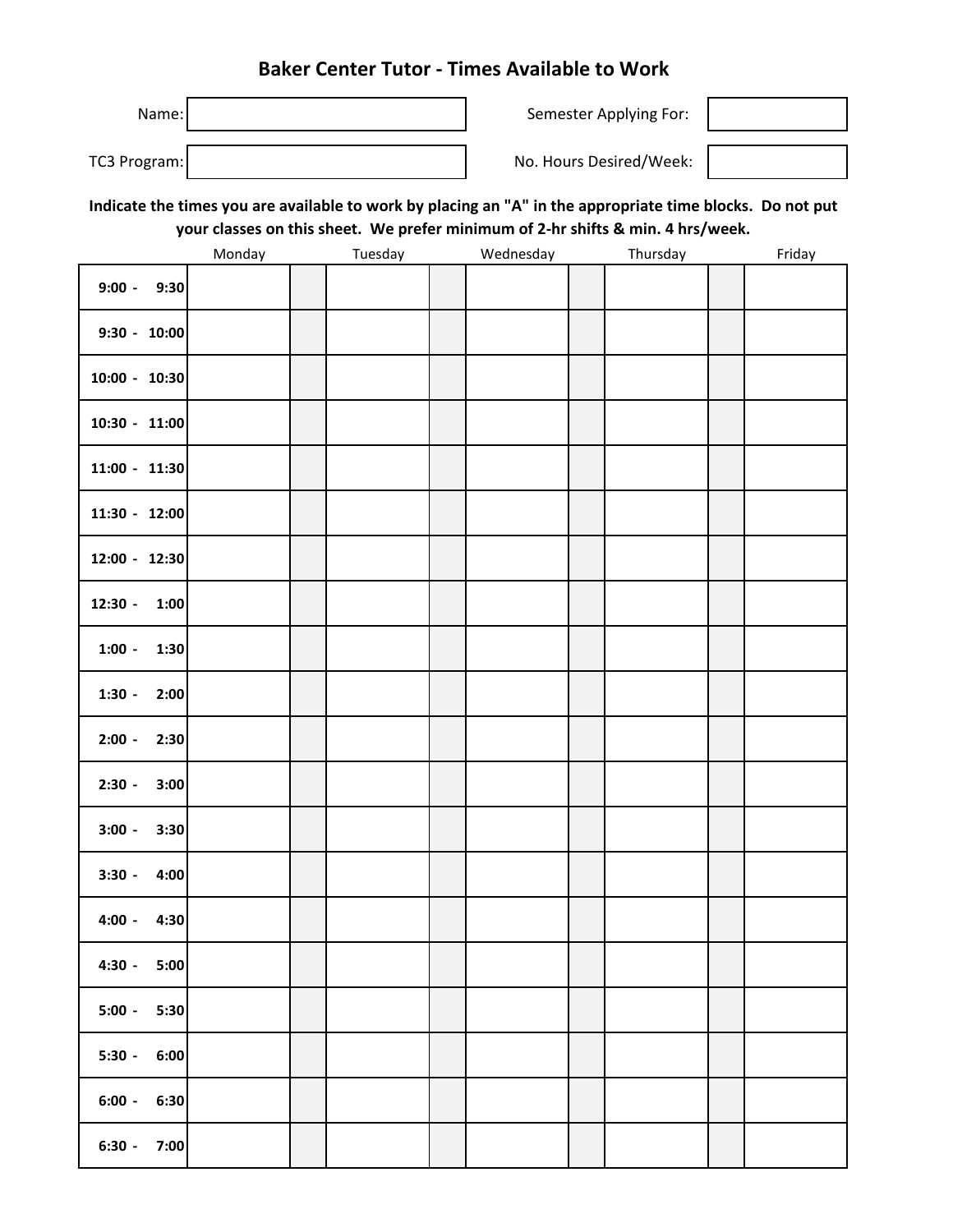#### Put a Y by Classes You Can Help With!

| ACCT101             | Principles of Accounting I          | <b>BIOL112</b> | <b>Essentials of Medical Microbiology</b> | CHEM102        | Principles of Chemistry II                    |
|---------------------|-------------------------------------|----------------|-------------------------------------------|----------------|-----------------------------------------------|
| ACCT102             | Principles of Accounting II         | <b>BIOL114</b> | <b>Essentials of Nutrition</b>            | <b>CHEM107</b> | <b>General Chemistry I</b>                    |
| ACCT120             | <b>Accounting on Microcomputers</b> | <b>BIOL115</b> | <b>Field Natural History</b>              | CHEM108        | <b>General Chemistry II</b>                   |
| ACCT203             | Intermediate Accounting I           | <b>BIOL116</b> | <b>Tropical Field Natural History</b>     | CHEM205        | Organic Chemistry I                           |
| ACCT204             | Intermediate Accounting II          | <b>BIOL119</b> | Botany                                    | CHEM206        | <b>Organic Chemistry II</b>                   |
| ACCT205             | <b>Cost Accounting</b>              | <b>BIOL125</b> | Biology&Earth Science-Teachers            | CHEM228        | Biochemistry                                  |
| ACCT207             | <b>Income Taxation</b>              | <b>BIOL131</b> | Princ of Human Anatomy & Physiolo I       | <b>CIS 108</b> | Intro to Computer Information Systems         |
| ANTH201             | Introduction to Anthropology        | <b>BIOL132</b> | Princ of Human Anatomy & Physiolo II      | <b>CIS 132</b> | Network Design                                |
| ANTH <sub>202</sub> | <b>Cultural Anthropology</b>        | <b>BIOL201</b> | Human Anatomy and Physiology I            | <b>CIS 213</b> | Programming in C++                            |
| ANTH220             | Dev Anthro/ Globalizing World       | <b>BIOL202</b> | Human Anatomy and Physiology II           | <b>CIS 214</b> | Systems Analysis and Design                   |
| <b>ART 101</b>      | History and Appreciation of Art I   | <b>BIOL205</b> | <b>General Genetics</b>                   | <b>CIS 215</b> | <b>Operating Systems</b>                      |
| <b>ART 102</b>      | History and Appreciation of Art II  | <b>BIOL206</b> | <b>Molecular Genetic Techniques</b>       | <b>CIS 220</b> | <b>Database Concepts</b>                      |
| <b>ART 104</b>      | History: Photography&Video          | <b>BIOL211</b> | Ecology                                   | <b>CIS 223</b> | Programming in C++ Advanced Topics            |
| <b>ART 109</b>      | <b>Graphic Design</b>               | <b>BIOL215</b> | <b>Tropical Field Ecology</b>             | <b>CIS 225</b> | <b>JAVA</b>                                   |
| <b>ART 110</b>      | Design I                            | <b>BIOL216</b> | <b>General Microbiology</b>               | <b>CIS 227</b> | Web Programming & Design                      |
| <b>ART 111</b>      | Photography I                       | <b>BIOL220</b> | <b>Cell Biology</b>                       | <b>CIS 240</b> | <b>Offensive Security</b>                     |
| <b>ART 112</b>      | Photography II                      | <b>BIOL221</b> | Cell Culture Techniques                   | COMM100        | <b>Creating Online Media</b>                  |
| <b>ART 114</b>      | Design II                           | <b>BIOL232</b> | <b>Exercise Physiology</b>                | COMM101        | Mass Media                                    |
| <b>ART 115</b>      | Painting I                          | <b>BIOL249</b> | <b>Special Topics In Biology</b>          | COMM105        | Careers in Audio/Music                        |
| <b>ART 116</b>      | Painting II                         | <b>BIOT101</b> | Introduction to Biotechnology             | COMM110        | Aesthetics/Techniques Video&FilmEditing       |
| <b>ART 117</b>      | Visual Design for Electronic Media  | <b>BUAD103</b> | Entrepreneurship I                        | COMM111        | Foundations of Digital Editing                |
| <b>ART 117</b>      | Design I for Electronic Media       | BUAD106        | <b>Foundations of Business</b>            | COMM112        | Foundations of Motion Graphics                |
| <b>ART 120</b>      | Drawing I                           | BUAD108        | Sales and Sales Management                | COMM115        | Introduction to Digital Video                 |
| <b>ART 122</b>      | Drawing II                          | BUAD109        | Personal Money Management                 | COMM120        | <b>Broadcast Operations</b>                   |
| <b>ART 180</b>      | Typography                          | BUAD111        | <b>International Business</b>             | COMM127        | <b>Audio Production I</b>                     |
| <b>ART 200</b>      | Illustration                        | BUAD201        | <b>Business Law I</b>                     | COMM135        | <b>Recording Technology I</b>                 |
| <b>ART 212</b>      | Digital Photography                 | BUAD202        | <b>Business Law II</b>                    | COMM140        | Introduction to Field Production              |
| <b>ART 213</b>      | Dynamic Media I                     | BUAD203        | <b>Business Communications</b>            | COMM160        | <b>Media Writing</b>                          |
| <b>ART 214</b>      | Dynamic Media II                    | BUAD204        | Principles of Marketing                   | COMM170        | <b>Broadcast Copywriting</b>                  |
| <b>ART 222</b>      | <b>Advanced Digital Photography</b> | BUAD207        | Entrepreneurship II                       | COMM210        | <b>Production and Direction</b>               |
| <b>ART 233</b>      | Animation                           | BUAD208        | Principles of Management                  | COMM225        | <b>Communication Law/Ethics</b>               |
| <b>ART 248</b>      | Word & Photographic Image           | BUAD212        | <b>Quality Customer Service</b>           | COMM227        | <b>Audio Production II</b>                    |
| <b>ART 254</b>      | <b>Advanced Media Design</b>        | <b>BUAD215</b> | <b>International Marketing</b>            | COMM235        | <b>Recording Technology II</b>                |
| <b>ART 255</b>      | <b>Lighting Principles</b>          | BUAD217        | <b>Fundamentals of Exporting</b>          | COMM240        | Non Fiction & Fiction Field Production        |
| <b>ART 270</b>      | <b>Computer Graphics I</b>          | BUAD219        | Human Resource Management                 | COMM245        | Professional Video Ed & Post Production       |
| <b>ART 271</b>      | <b>Computer Graphics II</b>         | CAPS111        | Introduction to Word Processing           | COMM270        | Hollywood: On Location                        |
| <b>ART 276</b>      | Independent Art Studio-Ceramics     | <b>CAPS121</b> | Introduction to Spreadsheets              | COMM285        | Radio & Digital News Production               |
| <b>ART 290</b>      | Independent Art Studio-             | CAPS123        | <b>Advanced Spreadsheets</b>              | COMM290        | <b>Television News Production</b>             |
| ASTR101             | <b>Introductory Astronomy</b>       | CAPS131        | <b>Introduction to Databases</b>          | COMM295        | TV Production/Origination                     |
| <b>BIOL100</b>      | <b>Human Biology</b>                | CAPS133        | <b>Advanced Databases</b>                 | <b>CONT107</b> | <b>Construction Materials</b>                 |
| <b>BIOL101</b>      | Principles of Biology I             | CAPS152        | Web Page Design                           | <b>CONT115</b> | <b>Construction Estimating and Planning</b>   |
| <b>BIOL102</b>      | Principles of Biology II            | CDSC101        | Introduction to Chemical Dependency       | CONT202        | Surveying                                     |
| <b>BIOL104</b>      | <b>General Biology I</b>            | CDSC201        | Counseling Theories & Interventions I     | CONT208        | <b>Construction Management and Regulation</b> |
| <b>BIOL105</b>      | <b>General Biology II</b>           | CDSC225        | Counseling Theories & Interventions II    | CONT210        | <b>Structural Design</b>                      |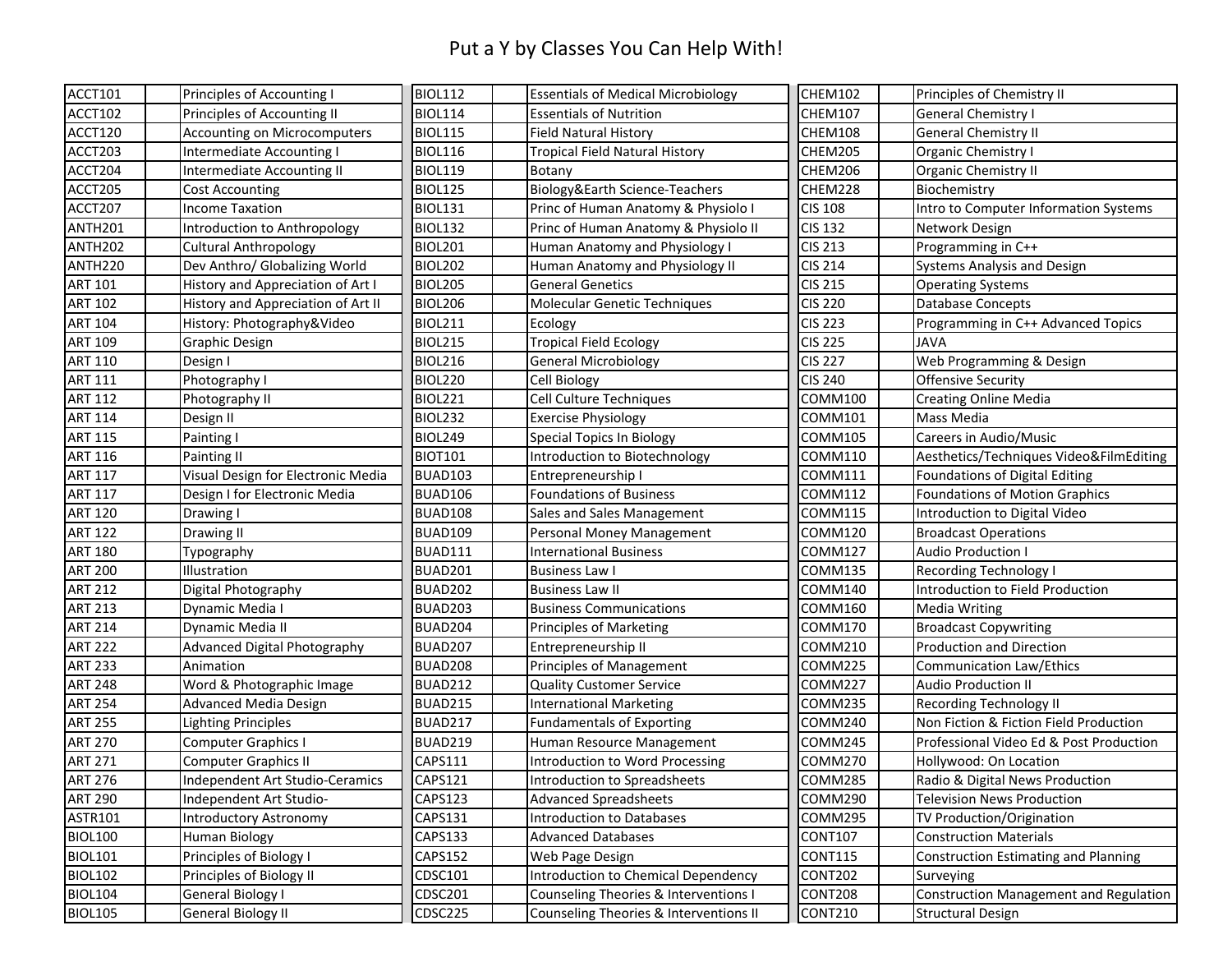#### Put a Y by Classes You Can Help With!

| CONT216        | <b>Materials Testing</b>             | ENGL149        | Shakespeare in Text & Perfomance         | GEOL125        | <b>Biology and Earth Science for Teachers</b> |
|----------------|--------------------------------------|----------------|------------------------------------------|----------------|-----------------------------------------------|
| <b>CRJU104</b> | Introduction to Corrections          | <b>ENGL200</b> | Screenwriting                            | <b>HLTH104</b> | <b>Medical Terminology</b>                    |
| <b>CRJU105</b> | Introduction to Criminal Justice     | <b>ENGL201</b> | <b>Public Speaking</b>                   | <b>HLTH126</b> | <b>Health and Fitness</b>                     |
| <b>CRJU110</b> | Introduction to Policing             | ENGL201        | <b>Fundamentals of Speech</b>            | HLTH135        | Therapeutic Touch: Massage Techniques         |
| <b>CRJU205</b> | <b>Concepts of Criminal Law</b>      | ENGL204        | Interpersonal Communication              | <b>HLTH205</b> | First Aid and Safety Education                |
| <b>CRJU210</b> | Introduction to Criminal             | ENGL204        | Fundamentals of Interpersonal            | <b>HLTH206</b> | Personal Health                               |
| <b>CRJU212</b> | <b>Community Corrections</b>         | <b>ENGL212</b> | <b>Fiction Writing</b>                   | <b>HLTH207</b> | <b>Drug Studies</b>                           |
| <b>CRJU215</b> | Legal Aspects of Evidence            | ENGL215        | <b>Short Fiction</b>                     | <b>HLTH208</b> | Alcohol and Alcoholism                        |
| <b>CSCI160</b> | Computer Science I                   | <b>ENGL216</b> | <b>Advanced Screenwriting</b>            | <b>HLTH210</b> | <b>Consumer Health Issues</b>                 |
| <b>CSCI165</b> | Computer Science II                  | ENGL220        | Literature for Children                  | <b>HLTH215</b> | World Health Problems                         |
| <b>CSCI205</b> | Computer Science III/Data            | ENGL227        | <b>Fundamentals of Creative Writing</b>  | <b>HLTH216</b> | International Health On-Site Study Abrd       |
| <b>CSCI210</b> | Computer Architecture &              | ENGL229        | Introduction to Poetry                   | <b>HRMG100</b> | Introduction to Hospitality Industry          |
| <b>CSS 112</b> | Hardware Repair and Maintenance      | ENGL233        | <b>Film Analysis</b>                     | <b>HRMG101</b> | Food Service & Preparation I                  |
| <b>CSS 212</b> | Help Desk and User Support           | ENGL237        | Journalism                               | <b>HRMG103</b> | <b>Rooms Division Management</b>              |
| <b>CULI101</b> | Food Service and Preparation I       | ENGL248        | <b>Contemporary Women Writers</b>        | <b>HRMG105</b> | Food Sanitation & Safety                      |
| <b>CULI102</b> | <b>Food Preparation II</b>           | <b>ENGL250</b> | Field Studies In Literature              | <b>HRMG107</b> | Safe Alcohol Handling                         |
| <b>CULI120</b> | Principles of Food Preservation      | ENGL255        | Writing Television Drama & Comedy        | HRMG201        | <b>Hospitality Law</b>                        |
| <b>CULI205</b> | Garde-Manger & Catering Kitchen      | ENGL256        | Playwriting                              | HRMG205        | <b>Hospitality Marketing</b>                  |
| <b>CULI270</b> | Restaurant Ops & Front of House      | ENGL258        | <b>Creative Nonfiction Writing</b>       | HRMG206        | Food and Labor Cost Control                   |
| DRAF117        | <b>Architectural Drafting I</b>      | ENGL261        | <b>Visiting Writer Series</b>            | <b>HSTY101</b> | Development of the Western Tradition I        |
| DRAF118        | Architectural Drafting-II            | ENGL262        | <b>Poetry Writing</b>                    | <b>HSTY102</b> | Development of Western Tradition II           |
| <b>ECHD110</b> | Children and the Arts                | ENGL274        | Marketing the Screenplay                 | <b>HSTY111</b> | World History Since 1500                      |
| ECHD125        | Introd to Early Childhood Education  | ENGL275        | Getting Published - Prose & Poetry       | <b>HSTY201</b> | American History to 1877                      |
| ECHD206        | Infant/Toddler Environments &        | ENGL280        | Writing-Racial Ineq/Mass Incarceration   | <b>HSTY202</b> | American History Since 1877                   |
| ECHD225        | Early Childhood Curriculum           | <b>ENSC137</b> | Introduction to Engineering              | <b>HSTY225</b> | African American History                      |
| ECHD240        | Tech for Observing & Rec Young       | <b>ENSC203</b> | <b>Electrical Science</b>                | <b>HSTY233</b> | Women in U.S. History                         |
| <b>ECON101</b> | Introduction to Economics            | ENSC204        | <b>Mechanics of Materials</b>            | <b>HSTY249</b> | Special Topics in History                     |
| ECON120        | Principles of Microeconomics         | <b>ENSC209</b> | <b>Engineering Mechanics: Statics</b>    | <b>HSTY260</b> | Topics in Modern Latin America                |
| <b>ECON121</b> | Principles of Macroeconomics         | <b>ENSC212</b> | <b>Dynamics</b>                          | <b>HSTY261</b> | Modern Colombia                               |
| <b>EDUC201</b> | Introduction to Education            | <b>ENVS107</b> | Economy, Society & Environment           | HUMN232        | Introduction to World Religions               |
| EDUC295        | Foundations of Education             | <b>ENVS108</b> | <b>Environmental Psychology</b>          | <b>HUMS104</b> | Introduction to Corrections                   |
| <b>ENVS101</b> | Introduction to Environmental        | <b>ENVS110</b> | Food Sys Sem I: Intro U.S. Food System   | <b>HUMS105</b> | Introduction to Human Services                |
| <b>ENVS102</b> | Technology and the Environment       | <b>ENVS110</b> | Food Sys Sem I: Intro U.S. Food System   | <b>HUMS107</b> | Introduction to Disability Studies            |
| <b>ENVS105</b> | <b>Environmental Ethics</b>          | <b>ENVS110</b> | Food Systems Sem I: Intro to US Food Sys | <b>HUMS111</b> | Introduction to Aging and Elder Studies       |
| ENGL098        | Support Class for ENGL100            | <b>ENVS112</b> | Food Sys Sem III: Identity, Ethics, Cult | <b>HUMS114</b> | The Process of Group Communication            |
| <b>ENGL100</b> | <b>Academic Writing I</b>            | <b>ENVS116</b> | Soil Science                             | <b>HUMS125</b> | Intro to Early Childhood Education            |
| <b>ENGL100</b> | <b>Academic Writing I Themed</b>     | <b>ENVS141</b> | Agroecology                              | <b>HUMS128</b> | The Family: Strength-Based Intervention       |
| <b>ENGL101</b> | <b>Academic Writing II</b>           | <b>ENVS202</b> | Integrated Pest Management               | <b>HUMS200</b> | <b>Generalist Social Work Practice Skills</b> |
| <b>ENGL101</b> | Academic Writing II Themed           | <b>ESL 110</b> | <b>Writing and Grammar II</b>            | <b>HUMS206</b> | Juvenile Delinguency                          |
| <b>ENGL102</b> | Approaches to Literature             | <b>ESL 120</b> | <b>Writing and Grammar III</b>           | <b>HUMS212</b> | <b>Community Corrections</b>                  |
| <b>ENGL103</b> | <b>Report Writing</b>                | <b>FREN101</b> | Beginning French I                       | <b>HUMS225</b> | Early Childhood Curriculum Development        |
| <b>ENGL108</b> | Literary Performance & the Spoken    | <b>FREN102</b> | <b>Beginning French II</b>               | INTD095        | Int. Reading & Writing                        |
| ENGL134        | <b>Transformative Travel Writing</b> | GEOG120        | World Regional Geography                 | MATH090        | Pre-Algebra                                   |
| ENGL135        |                                      | GEOL101        | <b>Introductory Geology</b>              | MATH095        | <b>Beginning Algebra</b>                      |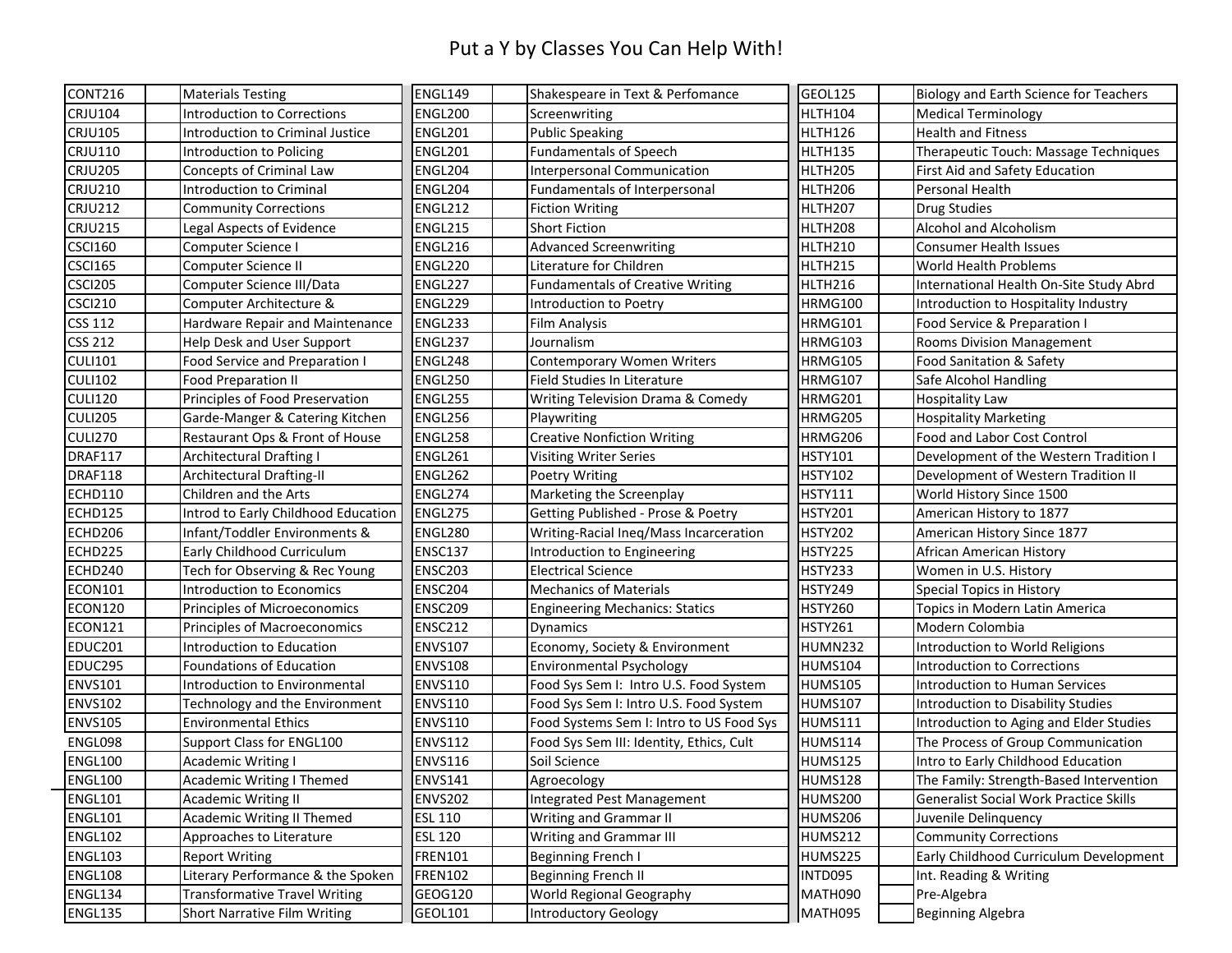#### Put a Y by Classes You Can Help With!

| MATH098             | Quantitative Literacy                   | <b>PHIL201</b> | <b>Contemporary Moral Issues</b>          | <b>SOCI206</b> | Juvenile Delinquency                    |
|---------------------|-----------------------------------------|----------------|-------------------------------------------|----------------|-----------------------------------------|
| <b>MATH109</b>      | <b>Statistical Literacy</b>             | <b>PHSC104</b> | <b>General Physics I</b>                  | <b>SOCI207</b> | Introduction to Criminology             |
| <b>MATH110</b>      | <b>Topics in Mathematics</b>            | <b>PHSC105</b> | <b>General Physics II</b>                 | <b>SOCI220</b> | Dev Anthropology in a Globalizing World |
| <b>MATH113</b>      | <b>Mathematics for Elem School</b>      | PHSC211        | Physics I (Mechanics and Heat)            | <b>SOCI228</b> | Sociology of Popular Culture            |
| <b>MATH115</b>      | Mathematics for Elementary Sch          | PHSC212        | Physics II (Electricity & Magnetism)      | <b>SOCI295</b> | Foundations of Education                |
| MATH120             | College Algebra                         | PHSC213        | Physics III (Waves, Optics & Modern Phys) | SPAN101        | <b>Beginning Spanish I</b>              |
| <b>MATH122</b>      | <b>Technical Mathematics</b>            | POSC103        | American National Government              | SPAN102        | <b>Beginning Spanish II</b>             |
| MATH138             | <b>Precalculus Mathematics</b>          | POSC104        | American State & Local Government         | <b>SPAN202</b> | Intermediate Spanish II                 |
| MATH <sub>200</sub> | <b>Statistics</b>                       | POSC107        | Economy, Society & Environment            | SPMT150        | <b>Foundations of Sport Management</b>  |
| MATH <sub>201</sub> | Calculus I                              | <b>POSC213</b> | Constitutional Law                        | SPMT255        | Sport Event Management                  |
| <b>MATH202</b>      | Calculus II                             | <b>POSC230</b> | History of Ireland                        | SPMT260        | Sport Media Management                  |
| MATH203             | Calculus III                            | <b>POSC260</b> | Topics in Modern Latin America            | SPMT270        | Sport Facilities/Venue Management       |
| MATH206             | <b>Differential Equations</b>           | <b>PSYC101</b> | Psychology of Personal Growth             | <b>WGST100</b> | Perspectives on Women--An Introduction  |
| MATH208             | Linear Algebra                          | <b>PSYC103</b> | Introduction to Psychology                | WGST120        | Women and Health Care                   |
| MATH216             | <b>Discrete Mathematics</b>             | <b>PSYC108</b> | <b>Environmental Psychology</b>           | WGST233        | Women in US History                     |
| MATH249             | <b>Calc Applications</b>                | <b>PSYC200</b> | Theories of Personality                   | WGST248        | <b>Contemporary Women Writers</b>       |
| METR101             | <b>Introductory Meteorology</b>         | <b>PSYC201</b> | Social Psychology                         | <b>WINE120</b> | Survey of Wine and Alcoholic Beverages  |
| <b>MUSI101</b>      | <b>Music Appreciation</b>               | <b>PSYC205</b> | Childhood Psychology                      | <b>WINE130</b> | <b>Grape Growing and Wine Business</b>  |
| <b>MUSI108</b>      | Music Theory I                          | <b>PSYC207</b> | Adolescent Psychology                     | <b>WINE202</b> | <b>Beverage Studies</b>                 |
| <b>NURS104</b>      | <b>Medical Terminology</b>              | <b>PSYC207</b> | Adolescent Psychology:                    | <b>WINE220</b> | Wine Marketing and Merchandising        |
| <b>NURS110</b>      | <b>Fundamentals of Nursing</b>          | <b>PSYC208</b> | <b>Adult Psychology</b>                   |                |                                         |
| <b>NURS120</b>      | <b>Critical Thinking Medic Surgical</b> | <b>PSYC209</b> | <b>Abnormal Psychology</b>                |                |                                         |
| <b>NURS135</b>      | Therapeutic Touch: Massage              | PSYC263        | Development Across the Lifespan           |                |                                         |
| <b>NURS208</b>      | Art&Sci of Nursing Across Lifespan      | RDNG116        | <b>College Reading and Study Skills</b>   |                |                                         |
| <b>NURS225</b>      | Prof Practices & Complex Nursing        | <b>RECR107</b> | <b>Scuba Diving</b>                       |                |                                         |
| NURS241             | Pharmacology for Nurses & Allied        | <b>RECR110</b> | Introduction to Recreation                |                |                                         |
| OFFC203             | Administrative/Automated Office         | <b>RECR112</b> | Introduction to Kinesiology               |                |                                         |
| PARA101             | Introduction to Paralegalism            | RECR120        | Leadership in Recreation                  |                |                                         |
| PARA130             | Legal Research and Drafting             | <b>RECR150</b> | Play Across Cultures                      |                |                                         |
| PARA205             | Litigation/Civil Procedure              | RECR210        | Diversity and Inclusion in Recreation     |                |                                         |
| PARA210             | Real Estate/Property Law                | RECR215        | Recreation and the Expressive Arts        |                |                                         |
| PARA213             | Constitutional Law                      | RECR220        | Programming in Recreation and Leisure     |                |                                         |
| PARA215             | Family Law/Domestic Relations           | RECR230        | Personal Training & Aerobic Leadership    |                |                                         |
| PARA216             | Legal Aspects of Evidence               | <b>RECR232</b> | <b>Exercise Physiology</b>                |                |                                         |
| PARA220             | Wills, Trusts, Estate Planning          | <b>RUSN101</b> | Beginning Russian I                       |                |                                         |
| <b>PARC101</b>      | Introduction to Paralegalism            | <b>RUSN102</b> | <b>Beginning Russian II</b>               |                |                                         |
| PARC130             | Legal Research and Drafting             | <b>SOCE150</b> | Play Across Cultures                      |                |                                         |
| <b>PARC205</b>      | Litigation/Civil Procedure              | <b>SOCE200</b> | Baseball in American Culture              |                |                                         |
| PARC210             | Real Estate/Property Law                | SOCE201        | <b>Human Sexuality</b>                    |                |                                         |
| PARC213             | Constitutional Law                      | <b>SOCE258</b> | <b>Creative Nonfiction Writing</b>        |                |                                         |
| PARC215             | Family Law/Domestic Relations           | <b>SOCI101</b> | Introduction to Sociology                 |                |                                         |
| PARC216             | Legal Aspects of Evidence               | <b>SOCI201</b> | Sociology of the Family                   |                |                                         |
| PARC220             | Wills, Trusts, Estate Planning          | <b>SOCI203</b> | Sociology of Race, Power and Privilege    |                |                                         |
| <b>PHIL101</b>      | Introduction to Philosophy              | <b>SOCI205</b> | <b>Contemporary Social Problems</b>       |                |                                         |